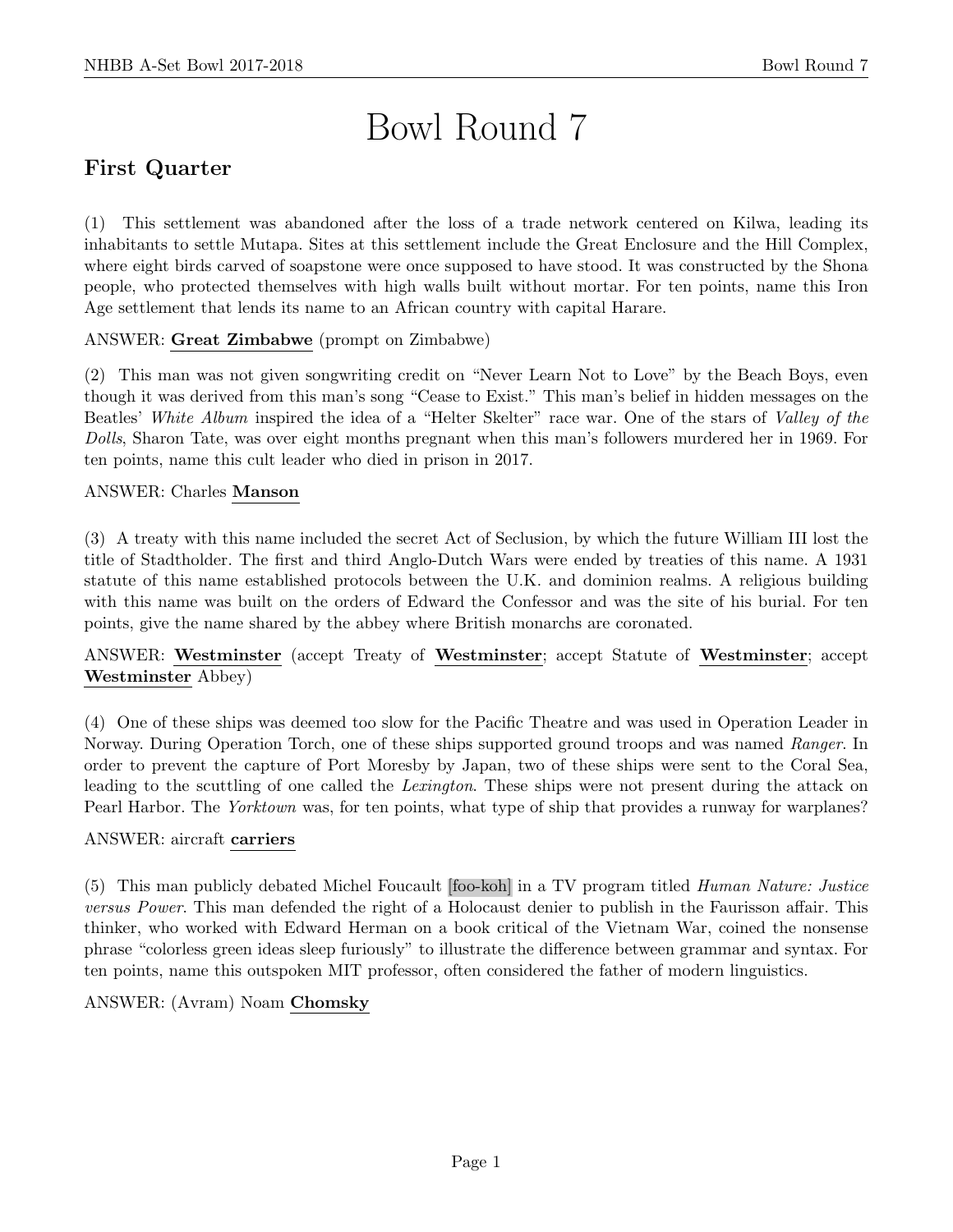(6) While serving this state, Matthew Lyon spat tobacco juice and defended himself with fireplace tongs during a 1798 incident with Roger Griswold in the House of Representatives. Seth Warner served as a captain in a militia sometimes called the Bennington Mob, named for a city in this state. Benning Wentworth made a series of land grants, including the town of Burlington, in, for ten points, what 14th US State where, in 1825, the Marquis de Lafayette toured Montpelier?

#### ANSWER: Vermont

(7) This man was placed under house arrest after an outpouring of grief on Tomb-Sweeping Day; that came during a period of turmoil in which this man's son was thrown out of a fourth-story window. This man, who succeeded the proponent of the "Two Whatevers," Hua Guofeng [hwa gwo-fun], established Special Economic Zones as part of a philosophy that he summarized as "It doesn't matter whether a cat is white or black, as long as it catches mice." For ten points, name this "paramount leader" of China from 1978 to 1992 who began the country's market reforms.

#### ANSWER: Deng Xiaoping ["done" shao-ping]

(8) This man's brother killed Spencer Pettis after Pettis criticized this man's work. Louis McLane was reassigned to the State Department for refusing to remove funds from an organization run by this man. After Langdon Cheves resigned, James Monroe replaced him with this man. In a political cartoon, this man is shown wearing a top hat as part of a many-headed monster being slain by the seventh President of the United States. Andrew Jackson was challenged by, for ten points, what final president of the Second Bank of the United States?

#### ANSWER: Nicholas Biddle

(9) A statue in this building allegedly features the face of an enemy general carved on the back of its head. This building's 36 columns are accompanied by 48 stone festoons to indicate the growing number of states. Henry Bacon designed this building in the likeness of a Greek Doric temple, and Daniel Chester French designed a seated marble sculpture inside. Martin Luther King gave his "I Have a Dream" speech on the steps of, for ten points, what building that honors the 16th US President?

#### ANSWER: Lincoln Memorial

(10) While serving as consul, a man of this name oversaw the debate over the Oppian Law restricting the amount of wealth a woman could own, as well as two Porcian Laws protecting citizens from severe punishment. A man with this name opposed Julius Caesar and once forced him to choose a consulship over a triumph. The elder statesman of this name got his wish in the Third Punic War when Scipio Africanus razed a city that legendarily had salt sowed in its soil. For ten points, give this name shared by a censor of Rome who repeated at the end of his speeches, "Carthage must be destroyed."

ANSWER: Cato (accept Cato the Younger or Cato the Elder)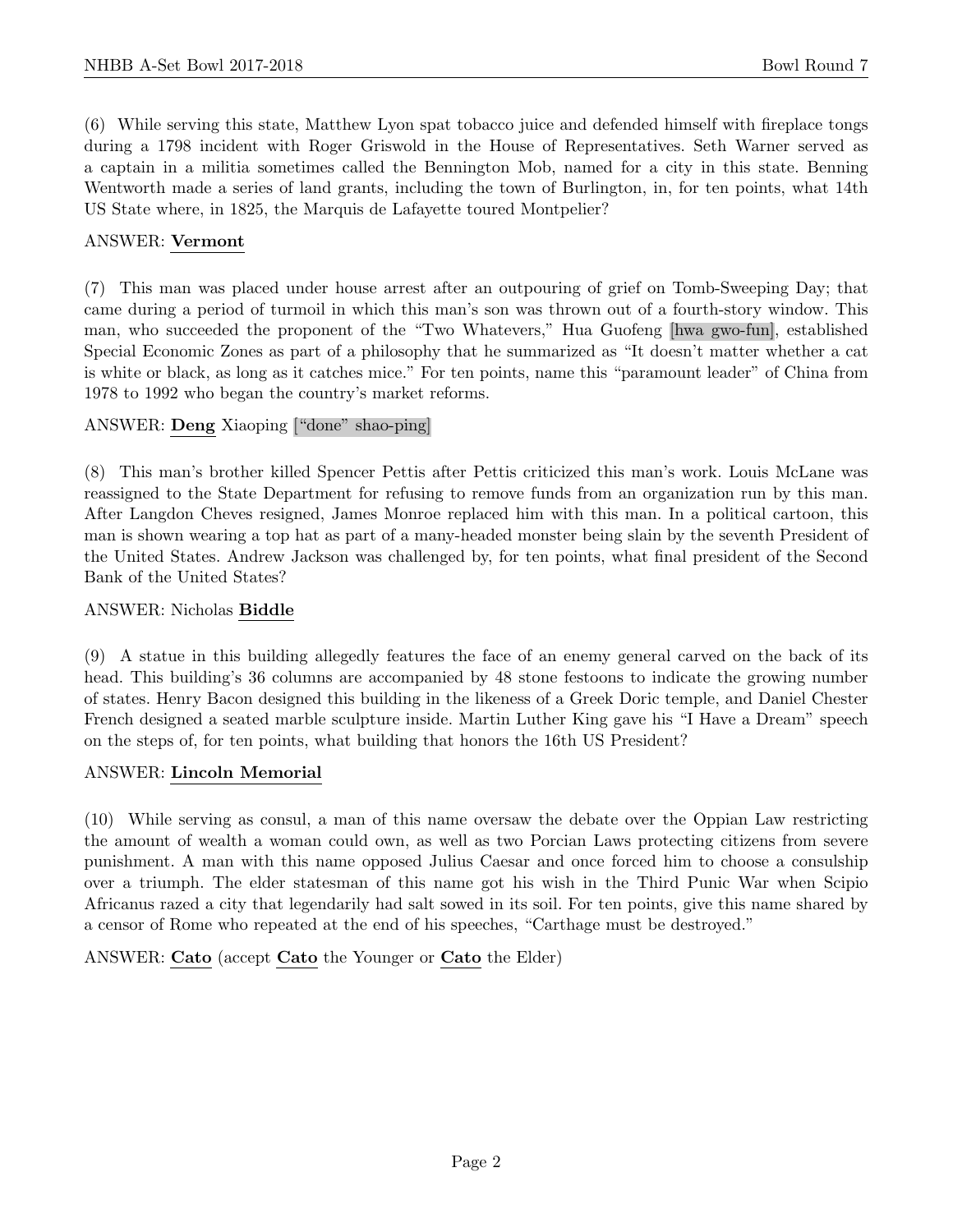# Second Quarter

(1) This artist included a depiction of Sappho holding a scroll with her name on it, as well as Dante, Boccacio, and the nine muses in a depiction of Mount Parnassus. This artist, who began his career under Perugino, included a self-portrait as the Greek painter Apelles in one of his four frescoes for the Stanza della Segnatura, commissioned by Pope Julius II. For ten points, name this Italian painter who painted Plato and Aristotle conversing in his The School of Athens.

ANSWER: Raphael (accept either or both underlined parts of Raffaello Sanzio da Urbino)

BONUS: Raphael's School of Athens also includes a portrait of this architect, the planner of St. Peter's Basilica, using a compass.

#### ANSWER: Donato Bramante

(2) During this battle, General Claudius Easley was shot by a sniper while General Simon Bolivar Buckner Jr. was killed from flying coral after an artillery attack. Shuri Castle and Sugar Loaf Hill were strongly defended positions in this battle. In a phase of this battle called Operation Ten-Go, the battleship Yamato was destroyed. This battle was supposed to allow U.S. forces to invade the Japanese mainland. For ten points, name final island-hopping battle that followed Iwo Jima on one of the Ryukyu Islands in 1945.

#### ANSWER: Battle of Okinawa

BONUS: This war correspondent, who won the 1944 Pulitzer Prize for telling the stories of American troops, was killed by a sniper during the Battle of Okinawa on the island of Iejima.

## ANSWER: Ernest "Ernie" Pyle

(3) This politician's attempt in mid-2017 to suppress the Maute [mao-tay] group led to a protracted siege of the city of Marawi. This man, who chaired the most recent ASEAN summit, attracted controversy in 2016 for comments surrounding the rape of the Australian missionary Jacqueline Hamill. Time Magazine labeled this man as "The Punisher" in response to his use of extrajudicial "death squads" against drug dealers. For ten points, name this current president of the Philippines.

#### ANSWER: Rodrigo Roa Duterte

BONUS: Prior to serving as President, Duterte [doo-tare-tay] served as mayor of this Philippine city.

#### ANSWER: Davao City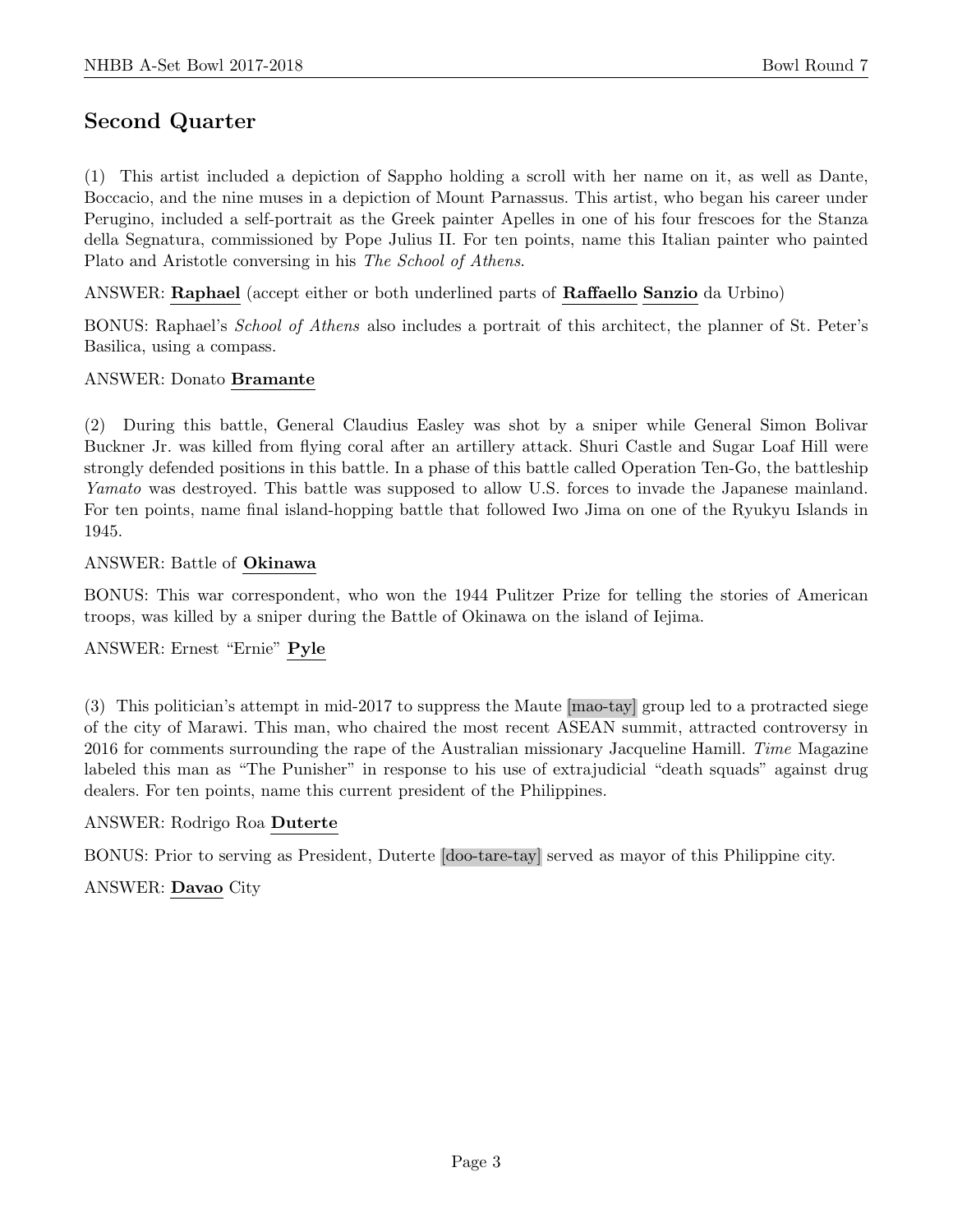(4) This object is displayed prominently on the Mykonos Vase. A story about this object relates how Anticlus was tempted to call out to his wife when a woman impersonated her voice. Epeius supervised the construction of this object, which was presented by Sinon as an offering to Athena from an army that had abandoned their cause. Odysseus and forty of his warriors hid inside, for ten points, what wooden animal that was dragged inside the walls of Troy?

#### ANSWER: Trojan Horse

BONUS: This male prophet's calls to "Beware of Greeks bearing gifts" was ignored by the Trojans prior to accepting the horse. In most traditions, this man was killed along with his two sons by sea serpents.

#### ANSWER: Laocoon

(5) A scandal involving illegal shipments of arms to this country involved Charles Pasqua, Jean-Christophe Mitterand, and several French writers and artists. The Bicesse Accord set up a plan for democracy in this country with the support of President José Eduardo dos Santos. In 1992, fighting in this country intensified in the Halloween Massacre between the ruling party once backed by Cuban military aid, the MPLA, and the opposition UNITA party. For ten points, name this former Portuguese colony that is governed from Luanda.

#### ANSWER: Angola

BONUS: During the Angolan Civil War, the FLEC groups fought for the independence of this Angolan exclave, which is separated from Angola by a strip of DRC territory.

#### ANSWER: Cabinda Province

(6) This invention is believed to have been first created by the Swedish army officer D.H. Fridberg, who produced the "Kjellman" [k'yell-man] version. Later versions of this device were manufactured by Hotchkiss and Vickers. Hiram Maxim perfected the first practical form of this weapon, which was used to sustained, deadly effect in No Man's Land during World War I. John Browning also designed, for ten points, what fully automatic weapons that often use a belt feeder and a bipod stand?

#### ANSWER: machine gun

BONUS: During World War I, this German airplane manufacturer invented the gun synchronizer to prevent machine guns mounted on fighters from firing bullets into the propellers.

ANSWER: Fokker Aviatik GmBH (accept Fokker Flugzeugwerke GmbH or Fokker Werke GmbH or Fokker Aeroplanbau)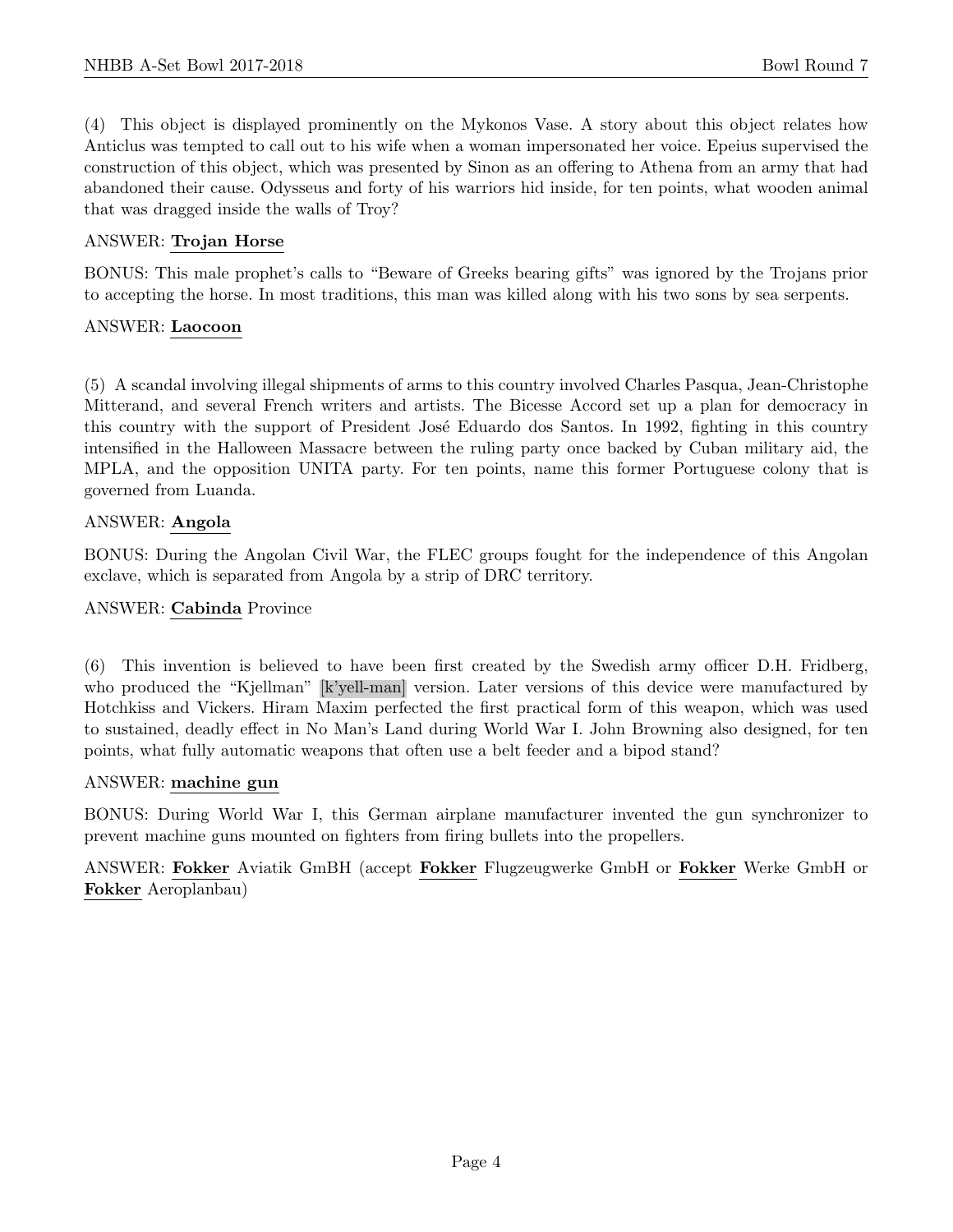(7) In 1917, this state's governor, Frank Lowden, sent National Guardsmen to stop a race riot, but most Guardsmen refused to help while police joined the fighting; a 1917 Silent Protest Parade in New York City was a direct response to that riot in this state. The arrest of two black men in this state's capital sparked a 1908 race riot that led to the creation of the NAACP. For ten points, name this state where mass lynchings took place in East St. Louis and Springfield.

#### ANSWER: Illinois

BONUS: Some reports claim that this man took part in the 1919 Chicago race riot as a teenager, four decades before he was elected mayor and five decades before he used so-called "Gestapo tactics" in the streets of Chicago.

ANSWER: Richard Joseph Daley (prompt on (Richard) Daley; prompt on R. Daley)

(8) A civil war of these people resulted in John of Giscala massacring Ananus' followers. To win a battle against these people, government forces rolled a siege tower up a dirt ramp to avoid traversing the well-defended "snake road." Shortly after he was victorious at the siege of Yodfat, Vespasian hired one of these people, Josephus, as his biographer. A faction of these people committed mass suicide atop Masada fortress rather than surrender, leading them to be known as the Zealots. For ten points, name this religious group that tried to expel the Romans from Jerusalem.

ANSWER: Jewish people (accept Zealots before mentioned)

BONUS: This emperor's capture of Jerusalem was celebrated in an arch erected by his brother Domitian. Despite his campaigns, this emperor would later cause controversy by marrying a Jewish queen, Berenice.

ANSWER: Titus (accept Titus Flavius Caesar Vespasianus Augustus, but do not prompt on any of the other names if given alone)

# Third Quarter

The categories are . . .

- 1. Alaska
- 2. Ancient Greek Combat
- 3. Colonial India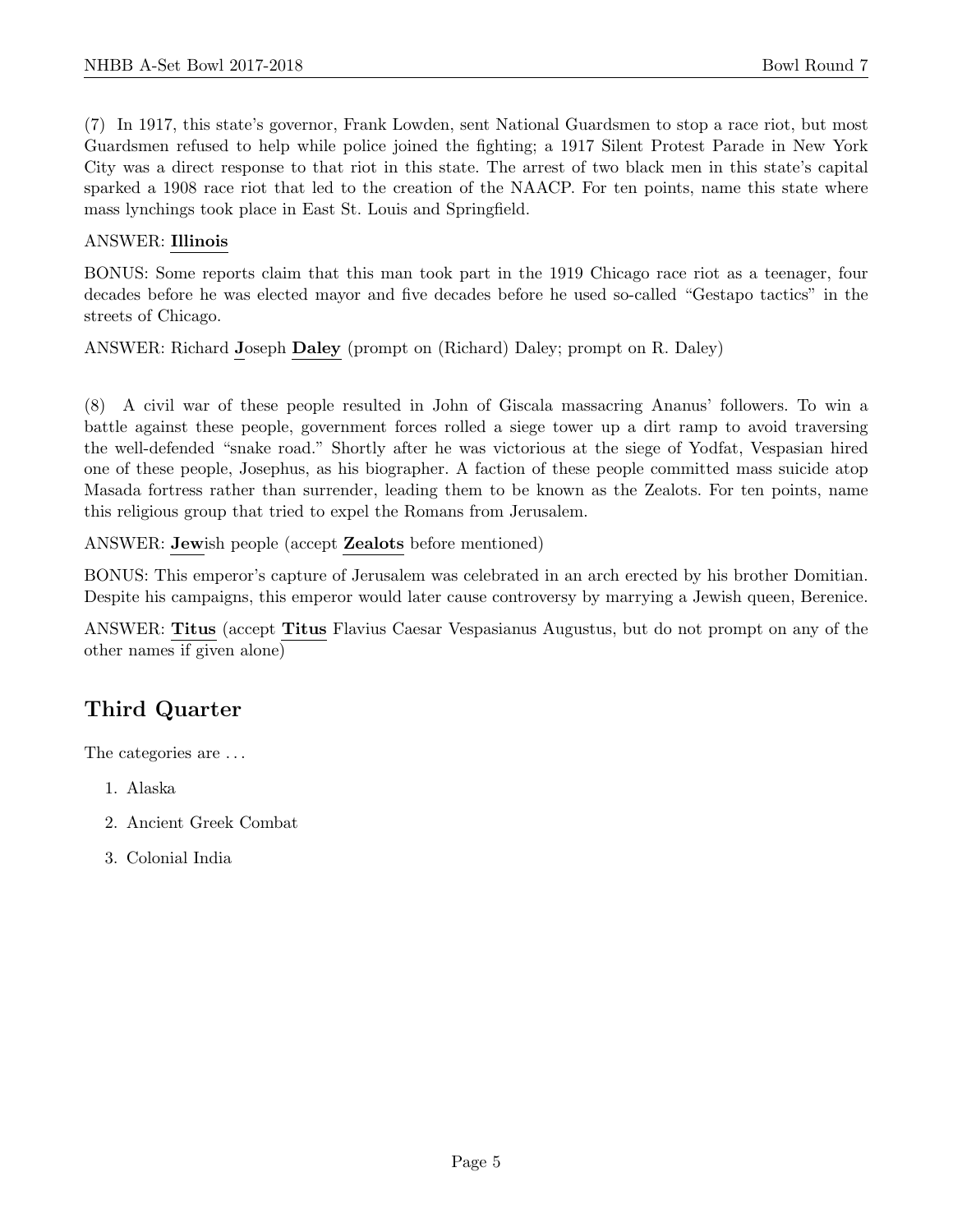Alaska

Name the...

(1) Colonial power that ruled Alaska before selling it to the United States.

#### ANSWER: Russian Empire

(2) Late 19th century event that brought an influx of immigrants into Alaska, begun by a discovery by Soapy Smith.

#### ANSWER: Klondike Gold Rush (or Yukon Gold Rush)

(3) US Secretary of State who purchased Alaska for 7.2 million dollars.

#### ANSWER: William Seward (accept Seward's Folly)

(4) Alaska governor who was nominated for the Vice Presidency in 2008.

#### ANSWER: Sarah Palin

(5) British navigator who visited Alaska as part of a series of voyages aboard the Endeavor.

#### ANSWER: James Cook

(6) Alaskan politician who won six Senate elections, was convicted of corruption in 2008, and died in a 2010 plane crash.

#### ANSWER: Ted Stevens

(7) Colonial capital of Alaska, the site of an 1804 battle against the Tlingit.

#### ANSWER: Sitka

(8) Either of the two Aleutian islands that were occupied by Japan during World War II.

#### ANSWER: Attu and/or Kiska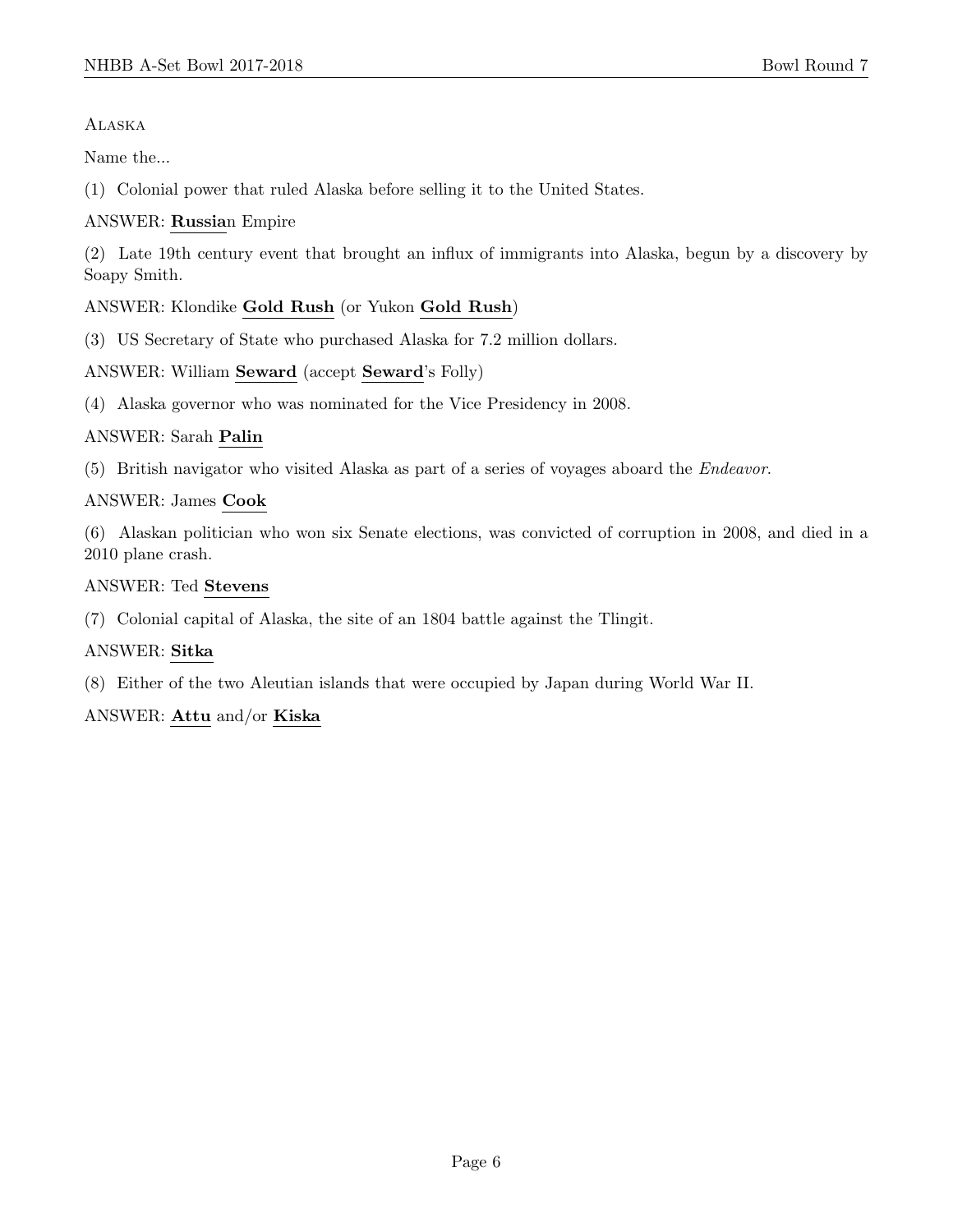#### Ancient Greek Combat

Name the...

(1) Long race named in honor of a 490 BC Greek victory over Persia.

## ANSWER: Marathon (accept Battle of Marathon)

(2) Greek kingdom ruled by the conquerors Alexander the Great and his father, Philip II.

## ANSWER: Macedonia

(3) Military formation of troops and hoplites armed with spears and shields, the basic infantry unit in ancient Greece.

## ANSWER: phalanx

(4) Type of victory in which the winning side endures unsustainable casualties, named after an ancient commander who won at Asculum and Heraclea.

ANSWER: Pyrrhic Victory (accept Pyrrhus of Epirus)

(5) Type of galley that formed the bulk of the Athenian navy, named for its three rows of oars.

#### ANSWER: trireme

(6) Greek city state whose army, including the Sacred Band, executed one of the first flanking maneuvers over Sparta at the Battle of Leuctra [look-tra].

## ANSWER: Thebes

(7) Commander who won the battles of Leuctra and Mantinea [man-ti-nay-uh].

#### ANSWER: Epaminondas

(8) Long, pike-like spear introduced by Philip II to replace the dory in his armies.

#### ANSWER: sarissa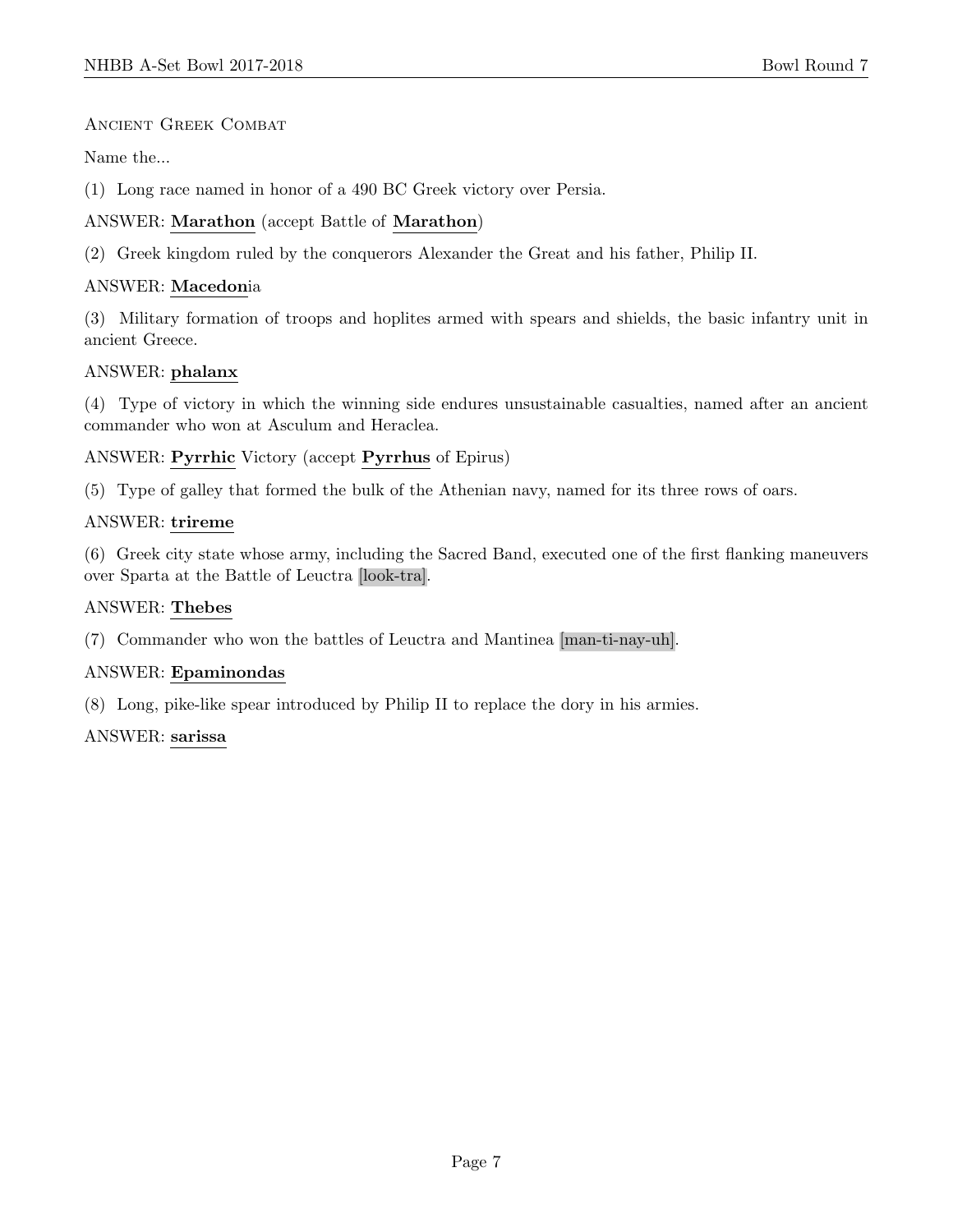## Colonial India

Name the...

(1) Country whose Indian territories were annexed after the Seven Years War; its East India Company was founded by Jean-Baptiste Colbert

## ANSWER: Kingdom of France

(2) Nonviolent leader who protested British rule with a salt march to Dandi.

ANSWER: Mohandas Gandhi (or Mahatma Gandhi)

(3) Region where the British conquest of India began; the region around its namesake bay is divided between India and Bangladesh

## ANSWER: Bengal (accept Bay of Bengal)

(4) 1857 mutiny of native Indian soldiers that ended company rule in India.

ANSWER: Sepoy Mutiny (or Uprising, Revolt, etc.)

(5) 1756 incident in which several British East India Company employees died in a crowded prison cell.

## ANSWER: Black Hole of Calcutta

(6) City where Reginald Dyer's men fired into a crowd of pilgrims in 1919, killing hundreds.

## ANSWER: Amritsar

(7) Rocket-loving Indian state ruled by Tipu Sultan and conquered by the British in the 19th century.

## ANSWER: Mysore

(8) Doctrine that allowed Britain to take control of princely states whose rulers had no male heir.

## ANSWER: Doctrine of Lapse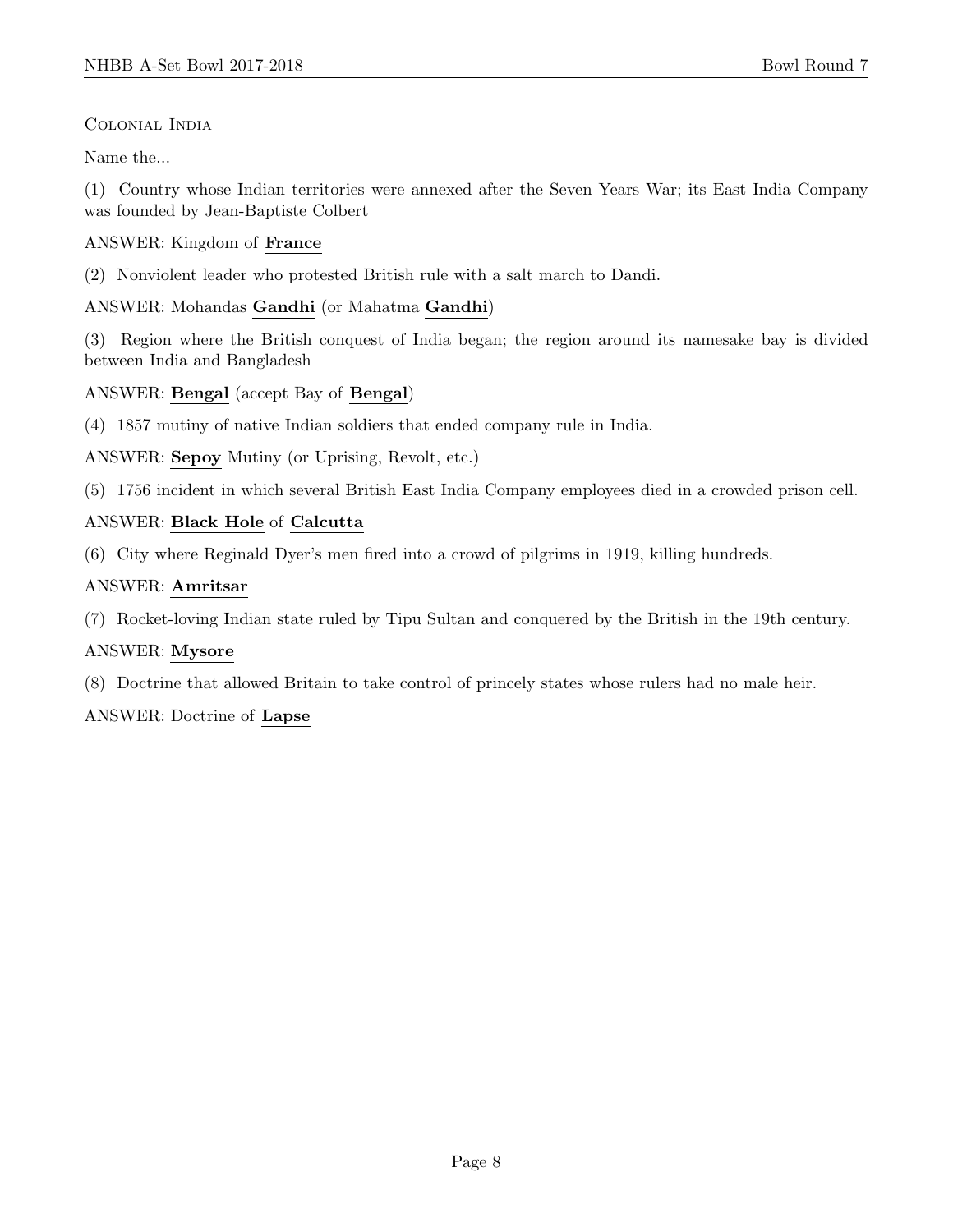## Fourth Quarter

(1) In this state, Wesley Everest was lynched after the IWW and the American Legion clashed in the town of Centralia. Protesters in this state made pamphlets encouraging revolution with phrase "Russia Did It" during a 1919 general strike that was remarkably peaceful, yet put down with troops by Mayor Ole  $(+)$  Hanson. This state is home to the Hanford Works site, which was part of the Manhattan Project. During the Great Depression, workers built the (\*) Grand Coulee Dam on the Columbia River in, for ten points, what Pacific Northwest state where Boeing built World War II bombers in Seattle?

#### ANSWER: Washington

 $(2)$  A device that relies on this effect called an  $h/e$  apparatus can be used to experimentally determine Planck's constant. This effect was discovered after an observation that illumination with UV light made electrodes produce  $(+)$  sparks more easily. As the theories of relativity were still controversial in 1921, the Nobel committee emphasized the discovery of this effect in (\*) Albert Einstein's citation. For ten points, name this effect in which high-energy photons dislodge electrons from a metal.

#### ANSWER: photoelectric effect

(3) This man's brief, post-war second term as mayor ended when Gerald Templer fired him for "laziness and incompetence." This politician aimed to pull the Zentrum "out of the tower" by uniting Protestants and Catholics in one party. The Miracle on the  $(+)$  Rhine was caused by this man's finance minister, Ludwig Erhard. This leader, who defeated rival Kurt Schumacher in a 1949 election, controversially suggested that (\*) Bonn, not Frankfurt, be made his provisional capital. For ten points, name this founder of the Christian Democratic Union, the first Chancellor of West Germany.

#### ANSWER: Konrad Adenauer

(4) In the aftermath of this battle, one side established the Stanley Internment Camp and brutally tortured Mateen Ansari. St. Stephen's College, a makeshift hospital, was the site of a massacre during this battle in which wounded soldiers were  $(+)$  bayoneted in their beds. After 17 days of fighting, this battle ended when Governor Mark (\*) Young personally surrendered on "Black Christmas." For ten points, name this 1941 battle in which Japanese forces captured a British city on the Pearl River.

ANSWER: Battle of Hong Kong (accept Xianggang baowei zhan)

(5) This country arrested hundreds of "Swing Kids," who preferred English language music. The opera Jonny Strikes Up by Ernst Krenek was criticized in a music exhibition in this country, which commissioned (+) Carl Orff to write incidental music for Shakespeare's Midsummer Night's Dream to replace Felix (\*) Mendelssohn's work. Jazz and twelve-tone music were banned as "degenerate music" by, for ten points, what country from which Arnold Schoenberg and other Jewish composers fled in the 1930s?

#### ANSWER: Nazi Germany (accept the Third Reich)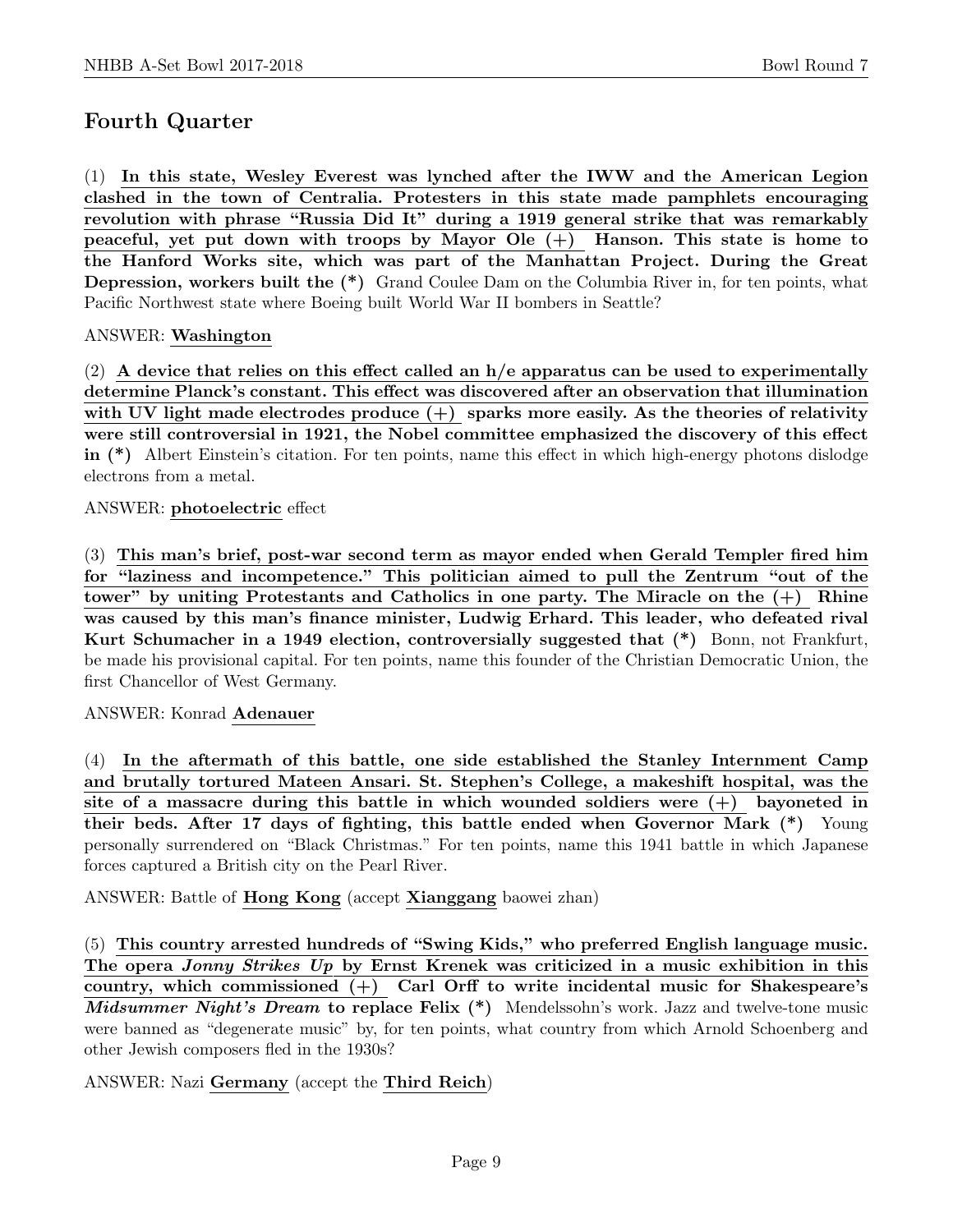(6) Two answers required. An intervention in a war between these two countries was the subject of the Simla Manifesto, promising to restore Shah Shuja. Louis Cavagnari served as a diplomat from one of these two countries to the other but was killed in riots after the 1879 Treaty of (+) Gandamak paused a war between these two countries; after those riots, Abdur Rahman Khan was installed as Emir. One of these countries imposed the (\*) Durand Line on the other as its border with modern Pakistan. For ten points, name these two countries that fought three wars in the 19th and 20th centuries, the last of which ended with a European power vacating Kabul.

ANSWER: Emirate of Afghanistan and the United Kingdom of Great Britain and Ireland (accept Great Britain for UK; accept England for UK; accept descriptions relating to the Anglo-Afghan Wars; accept countries in either order; prompt if only one country is given)

(7) This author wrote about a young couple who commit suicide after the failure of an uprising in late February in his story "Patriotism." This author's death (+) poem, which declares that "failing is the essence of a flower," was composed in preparation for his takeover of an army outpost.  $(*)$  The Temple of the Golden Pavilion was written by, for ten points, what Japanese author who completed his *The Sea of Fertility* series before his ritual suicide, or seppuku, after the failure of an imperialist coup in 1970?

ANSWER: Yukio Mishima (or Kimitake Hiraoka; accept names in either order)

(8) Robert Calef denounced this event in a work that contains the controversial "Narrative of a Visit." John Alden escaped this event but returned after "the public had regained its use of  $(+)$  reason." William Phips created a Court of Oyer and Terminer headed by William Stoughton during this event. (\*) Cotton Mather defended his role in this event in his Wonders of the Invisible World. For ten points, name this 1692 to 1693 bit of mass hysteria in Massachusetts during which numerous girls were executed for allegedly using magic.

ANSWER: Salem Witch Trials